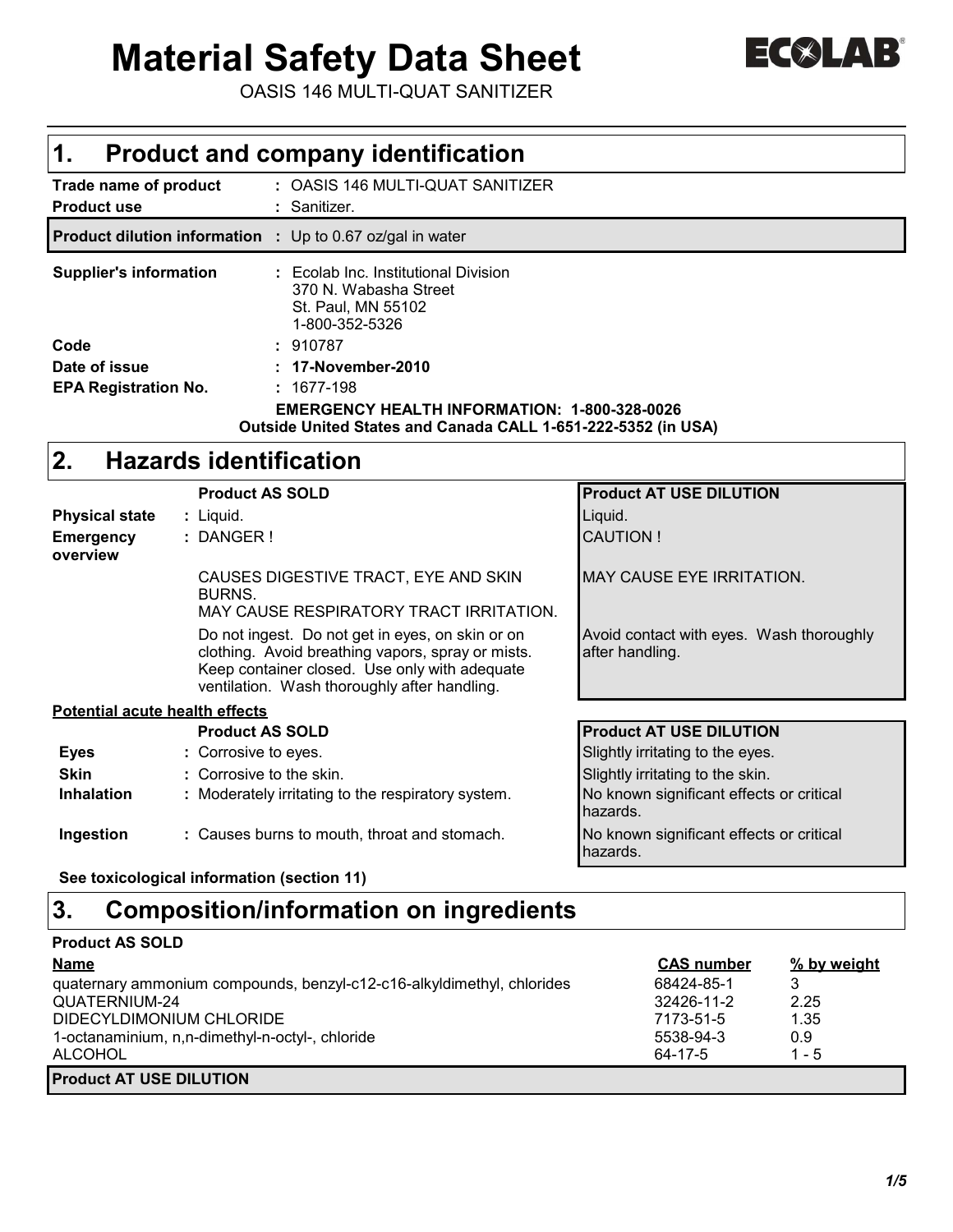## **3. Composition/information on ingredients**

**Within the present knowledge of the supplier, this product does not contain any hazardous ingredients in quantities requiring reporting, in accordance with local regulations.**

## **4. First aid measures**

|                     | <b>Product AS SOLD</b>                                                                                                                                                                                                                                    | <b>Product AT USE DILUTION</b>                          |
|---------------------|-----------------------------------------------------------------------------------------------------------------------------------------------------------------------------------------------------------------------------------------------------------|---------------------------------------------------------|
| Eye contact         | : In case of contact, immediately flush eyes with cool<br>running water. Remove contact lenses and continue<br>flushing with plenty of water for at least 15 minutes.<br>Get medical attention immediately.                                               | Rinse with water for a few minutes.                     |
| <b>Skin contact</b> | : In case of contact, immediately flush skin with plenty<br>of water for at least 15 minutes while removing<br>contaminated clothing and shoes. Get medical<br>attention immediately. Wash clothing before reuse.<br>Clean shoes thoroughly before reuse. | Rinse with water for a few minutes.                     |
| <b>Inhalation</b>   | : If inhaled, remove to fresh air.                                                                                                                                                                                                                        | No special measures required. Treat<br>symptomatically. |
| Ingestion           | : If material has been swallowed and the exposed<br>person is conscious, give small quantities of water to<br>drink. Do not induce vomiting. Never give anything by<br>mouth to an unconscious person. Get medical<br>attention immediately.              | Get medical attention if symptoms occur.                |

## **5. Fire-fighting measures**

| <b>Product AS SOLD</b>                             |                                                                                                                                                                                                                                                                  |
|----------------------------------------------------|------------------------------------------------------------------------------------------------------------------------------------------------------------------------------------------------------------------------------------------------------------------|
| <b>Hazardous thermal</b><br>decomposition products | : Decomposition products may include the following materials:<br>carbon dioxide<br>carbon monoxide<br>metal oxide/oxides                                                                                                                                         |
| Fire-fighting media and<br><b>instructions</b>     | : Use an extinguishing agent suitable for the surrounding fire.                                                                                                                                                                                                  |
|                                                    | Dike area of fire to prevent runoff.                                                                                                                                                                                                                             |
| Special protective equipment<br>for fire-fighters  | In a fire or if heated, a pressure increase will occur and the container may burst.<br>Fire-fighters should wear appropriate protective equipment and self-contained<br>breathing apparatus (SCBA) with a full face-piece operated in positive pressure<br>mode. |

## **6. Accidental release measures**

|                                   | <b>Product AS SOLD</b>                                                                                                                                                                                                                                                                                                    | <b>Product AT USE DILUTION</b>                                                                       |  |
|-----------------------------------|---------------------------------------------------------------------------------------------------------------------------------------------------------------------------------------------------------------------------------------------------------------------------------------------------------------------------|------------------------------------------------------------------------------------------------------|--|
| <b>Personal</b><br>precautions    | : Initiate company's spill response procedures<br>immediately. Keep people out of area. Put on<br>appropriate personal protective equipment (see<br>section 8). Do not touch or walk through spilled<br>material.                                                                                                         | Use personal protective equipment as<br>required.                                                    |  |
| Environmental<br>precautions      | : Avoid contact of spilled material and runoff with soil<br>and surface waterways.                                                                                                                                                                                                                                        | Avoid contact of large amounts of spilled<br>material and runoff with soil and surface<br>waterways. |  |
| <b>Methods for</b><br>cleaning up | : Follow company's spill procedures. Keep people away<br>from spill. Put on appropriate personal protective<br>equipment (see section 8). Absorb/neutralize liquid<br>material. Use a tool to scoop up solid or absorbed<br>material and put into appropriate labeled container.<br>Use a water rinse for final clean-up. | Use a water rinse for final clean-up.                                                                |  |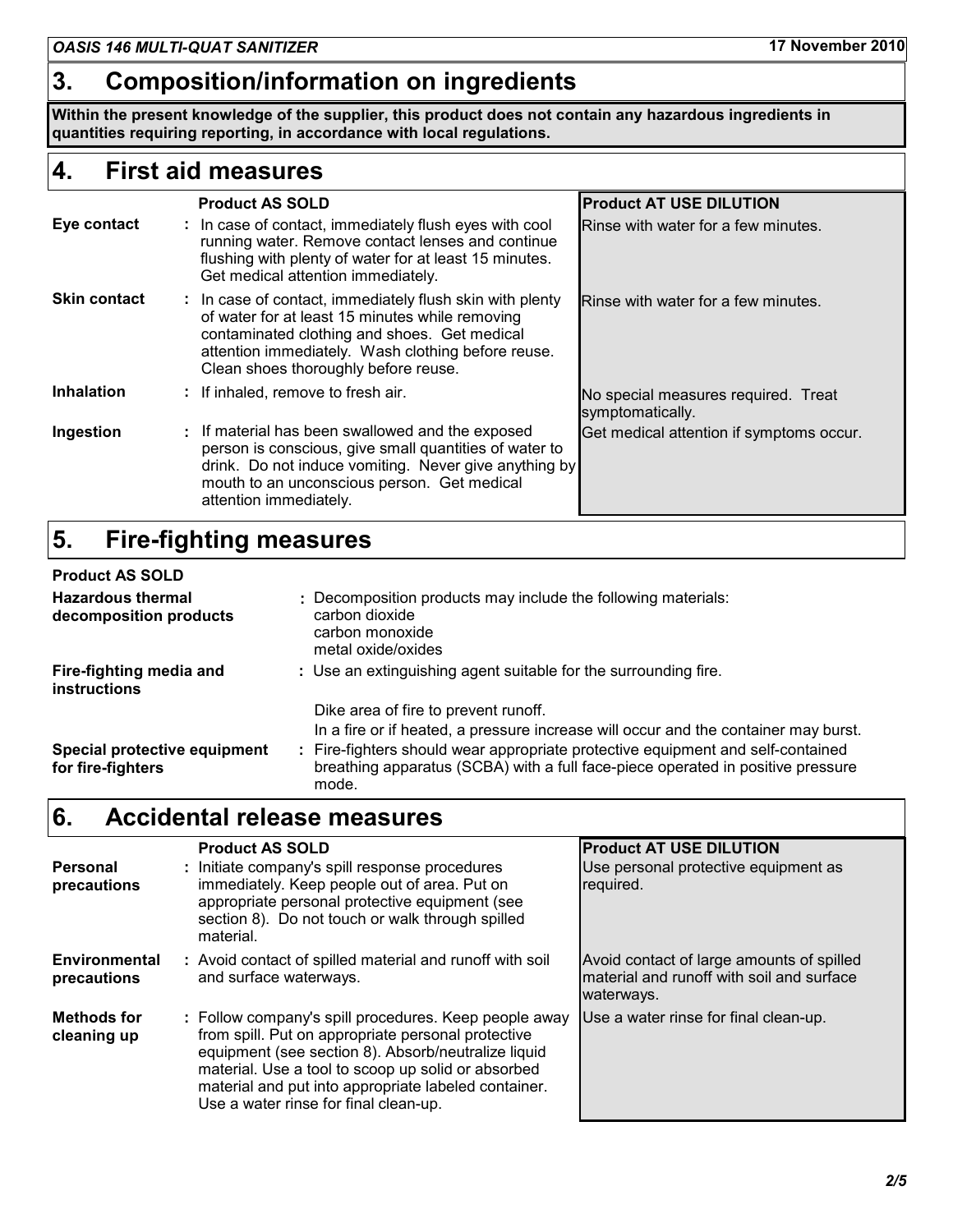## **7. Handling and storage**

#### **Product AS SOLD Product AT USE DILUTION Handling :** Do not ingest. Do not get in eyes, on skin, or on clothing. Avoid breathing vapors, spray or mists. Keep container closed. Use only with adequate ventilation. Wash thoroughly after handling. Avoid contact with eyes. Wash thoroughly after handling. **Storage : Keep out of reach of children. Store in a closed** container. Keep container tightly closed. Keep out of reach of children. Store in a closed container. Do not store below the following temperature: 0°C

## **8. Exposure controls/personal protection**

|                                | <b>Product AS SOLD</b>                                                                                                                                                                                                                                                                                                                                                                                                    | <b>Product AT USE DILUTION</b>                                                                           |
|--------------------------------|---------------------------------------------------------------------------------------------------------------------------------------------------------------------------------------------------------------------------------------------------------------------------------------------------------------------------------------------------------------------------------------------------------------------------|----------------------------------------------------------------------------------------------------------|
| <b>Engineering</b><br>measures | : Use only with adequate ventilation. If user operations<br>generate dust, fumes, gas, vapor or mist, use process<br>enclosures, local exhaust ventilation or other<br>engineering controls to keep worker exposure to<br>airborne contaminants below any recommended or<br>statutory limits. Provide suitable facilities for quick<br>drenching or flushing of the eyes and body in case of<br>contact or splash hazard. | Good general ventilation should be sufficient<br>to control worker exposure to airborne<br>contaminants. |
| <b>Personal protection</b>     |                                                                                                                                                                                                                                                                                                                                                                                                                           |                                                                                                          |
| <b>Eyes</b>                    | : Use chemical splash goggles. For continued or severe<br>exposure wear a face shield over the goggles.                                                                                                                                                                                                                                                                                                                   | No protective equipment is needed under<br>normal use conditions.                                        |
| <b>Hands</b>                   | : Use chemical-resistant, impervious gloves.                                                                                                                                                                                                                                                                                                                                                                              | No protective equipment is needed under<br>normal use conditions.                                        |
| <b>Skin</b>                    | : Use suitable protective equipment.                                                                                                                                                                                                                                                                                                                                                                                      | No protective equipment is needed under<br>normal use conditions.                                        |
| <b>Respiratory</b>             | : Avoid breathing vapors, spray or mists.                                                                                                                                                                                                                                                                                                                                                                                 | No special protection is required.                                                                       |
| Ingredient                     | <b>Exposure limits</b>                                                                                                                                                                                                                                                                                                                                                                                                    |                                                                                                          |

| <b>Ingredient</b> | <b>Exposure limits</b>                                                                                                                                                                      |
|-------------------|---------------------------------------------------------------------------------------------------------------------------------------------------------------------------------------------|
| <b>IALCOHOL</b>   | <b>ACGIH TLV (United States, 2/2010).</b><br>STEL: 1000 ppm 15 minute(s).<br><b>OSHA PEL (United States, 11/2006).</b><br>TWA: $1900 \text{ mg/m}^3$ 8 hour(s).<br>TWA: 1000 ppm 8 hour(s). |

# **9. Physical and chemical properties**

|                                               | <b>Product AS SOLD</b>                                                        | <b>Product AT USE DILUTION</b> |
|-----------------------------------------------|-------------------------------------------------------------------------------|--------------------------------|
| <b>Physical state</b>                         | : Liquid.                                                                     | Liquid.                        |
| <b>Flash point</b>                            | $: > 100^{\circ}$ C                                                           | $>100^{\circ}$ C               |
| <b>Color</b>                                  | : Red.                                                                        | pink [Light]                   |
| <b>Odor</b>                                   | : disinfectant                                                                | disinfectant                   |
| рH                                            | : 7.7 [Conc. (% w/w): $100\%$ ]                                               | 7.04 [Conc. (% w/w): 100%]     |
| Boiling/condensation : 100°C (212°F)<br>point |                                                                               |                                |
| <b>Relative density</b>                       | : 0.998                                                                       |                                |
| <b>Dispersibility</b><br>properties           | : Easily dispersible in the following materials: cold water<br>and hot water. |                                |
| <b>Solubility</b>                             | Easily soluble in the following materials: cold water                         |                                |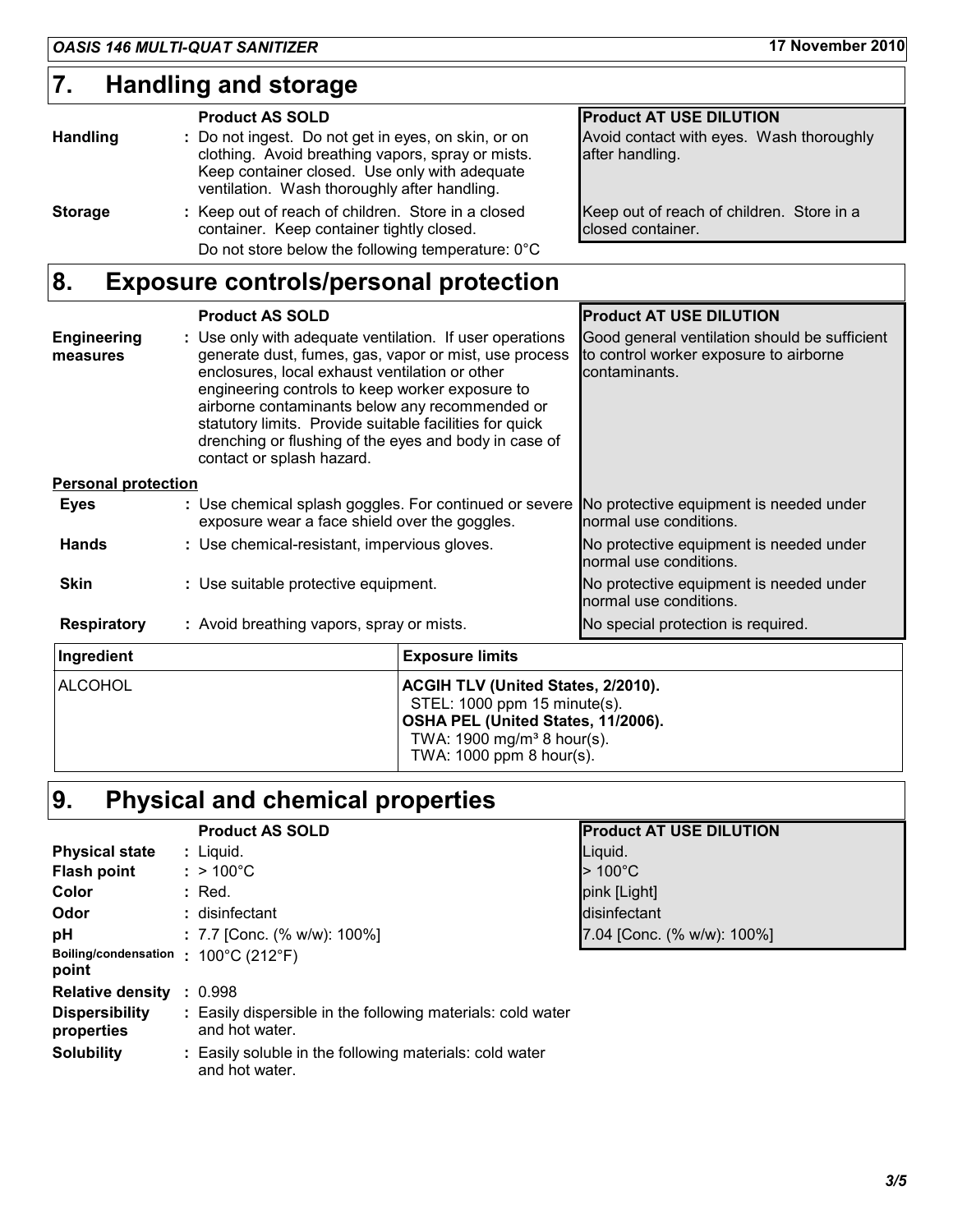## **10. Stability and reactivity**

# **Product AS SOLD**

| <b>Stability</b>                           | : The product is stable. Under normal conditions of storage and use, hazardous<br>polymerization will not occur. |
|--------------------------------------------|------------------------------------------------------------------------------------------------------------------|
| <b>Hazardous decomposition</b><br>products | Under normal conditions of storage and use, hazardous decomposition products should<br>not be produced.          |
| <b>Hazardous polymerization</b>            | : Under normal conditions of storage and use, hazardous polymerization will not occur.                           |

## **11. Toxicological information**

### **Potential acute health effects**

|                              | <b>Product AS SOLD</b>                             | <b>Product AT USE DILUTION</b>                                                        |
|------------------------------|----------------------------------------------------|---------------------------------------------------------------------------------------|
| <b>Eyes</b>                  | : Corrosive to eyes.                               | Slightly irritating to the eyes.                                                      |
| <b>Skin</b>                  | : Corrosive to the skin.                           | Slightly irritating to the skin.                                                      |
| <b>Inhalation</b>            | : Moderately irritating to the respiratory system. | No known significant effects or critical<br>hazards.                                  |
| Ingestion                    | : Causes burns to mouth, throat and stomach.       | No known significant effects or critical<br>hazards.                                  |
| <b>Product AS SOLD</b>       |                                                    |                                                                                       |
| <b>Other adverse effects</b> |                                                    |                                                                                       |
| <b>Target organs</b>         |                                                    | : Contains material which may cause damage to the following organs: upper respiratory |

## **12. Ecological information**

**Ecotoxicity :** Not reported

tract.

## **13. Disposal considerations**

|                | <b>Product AS SOLD</b>                                                                                                                                                                            | <b>Product AT USE DILUTION</b>                                                         |
|----------------|---------------------------------------------------------------------------------------------------------------------------------------------------------------------------------------------------|----------------------------------------------------------------------------------------|
| Waste disposal | : Avoid disposal. Attempt to use product completely in<br>accordance with intended use. Disposal should be in<br>accordance with applicable regional, national and local<br>laws and regulations. | Diluted product can be flushed to sanitary<br>sewer. Discard empty container in trash. |

## **14. Transport information**

**Certain shipping modes or package sizes may have exceptions from the transport regulations. The classification provided may not reflect those exceptions and may not apply to all shipping modes or package sizes.**

**Product AS SOLD DOT Classification Not regulated.** 

**For transport in bulk or using IMDG regulations, see shipping documents for specific transportation information.**

**Product AT USE DILUTION**

Not intended for transport.

## **15. Regulatory information**

**HCS Classification :** Corrosive material Target organ effects **Product AS SOLD**

**Product AS SOLD Product AT USE DILUTION** Not regulated.

**U.S. Federal regulations**

**TSCA 8(b) inventory :** All components are listed or exempted.